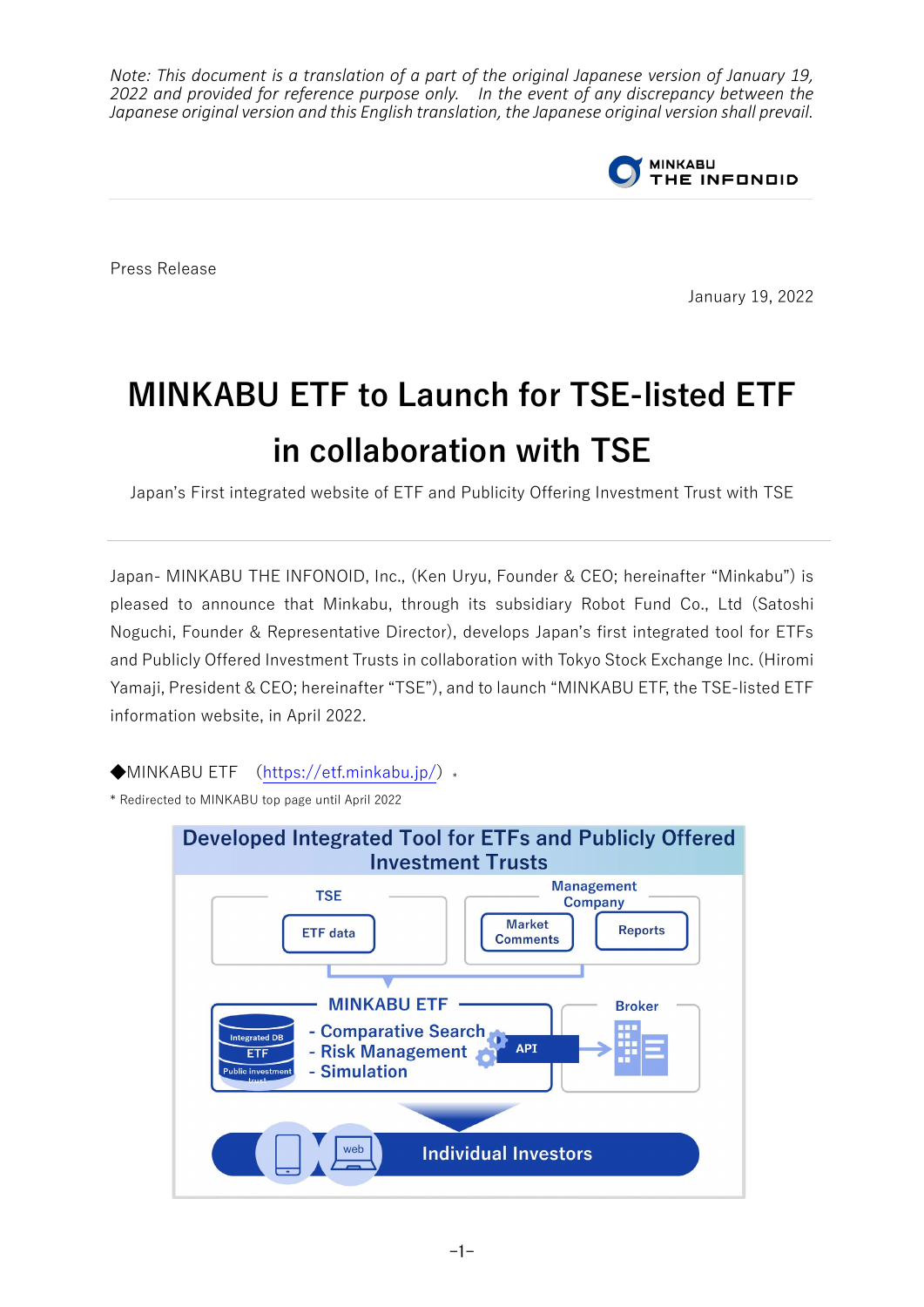*Note: This document is a translation of a part of the original Japanese version of January 19, 2022 and provided for reference purpose only. In the event of any discrepancy between the Japanese original version and this English translation, the Japanese original version shall prevail.*

As asset building needs grow, the base of individual investors has expanded with NISA accounts at securities firms reached 10.67 million as of September 2021, a 16.7% increase from the end of 2020<sup>[1](#page-1-0)</sup>. However, the awareness of ETFs is limited to 6.3% according to a survey by the Japan Securities Dealers Association<sup>[2](#page-1-1)</sup>. Minkabu believe that one of the reasons for this is the current situation where ETFs and investment trusts are sold separately at securities firms. To solve this problem, Minkabu group develops a integrated tool of ETFs and investment trusts. This is also to connect to securities firms via API, in the future.

Based on the partnership agreement between Minkabu and TSE, Minkabu is to launch TSElisted ETF information website "MINKABU ETF" equipped features stated above on April 1, 2022, aiming to promote ETF.

Minkabu continue to contribute development of economic and financial market through asset building information media such as "MINKABU" and "Kabutan," and corporate solution services for mainly financial institutions by providing information, tools and services to a large number of investors.

## ■MINKABU THE INFONOID, Inc. [\(https://minkabu.co.jp/\)](https://minkabu.co.jp/)

The Company operates large scaled media in Japan namely "MINKABU" , an asset building information media, and "Kabutan", a stock information dedicated media. Through these media, the Company provides various financial informations including crypt currency, forex, comodity futures, mutual funds, insurance and realestate, as well as stocks. In addition, the Company provides various solution products to financial institutions, utilizing crowd inputs of users' posting and browsing, and AI which analyze big data and instantly generate content.

| Company Name:    | MINKABU THE INFONOID, Inc.                 |
|------------------|--------------------------------------------|
| Head Office:     | 1-8-10 KudanKita, Chiyoda-ku, Tokyo        |
| Founded:         | July 7th, 2006                             |
| Representative:  | Ken Uryu (Founder and CEO)                 |
| Business:        | Media busines, Solution business           |
| Group companies: | Prop Tech plus Inc., Robot Fund Co., Ltd., |
|                  | MINKABU ASSET PARTNERS, Inc.               |

<span id="page-1-0"></span> $1$  Statics on NISA accounts and its usage status, Sep 30, 2021, Japan Securities Dealers Association

<span id="page-1-1"></span> $2$  Survey on investment in securities, Dec 15, 2021, Japan Securities Dealers Association